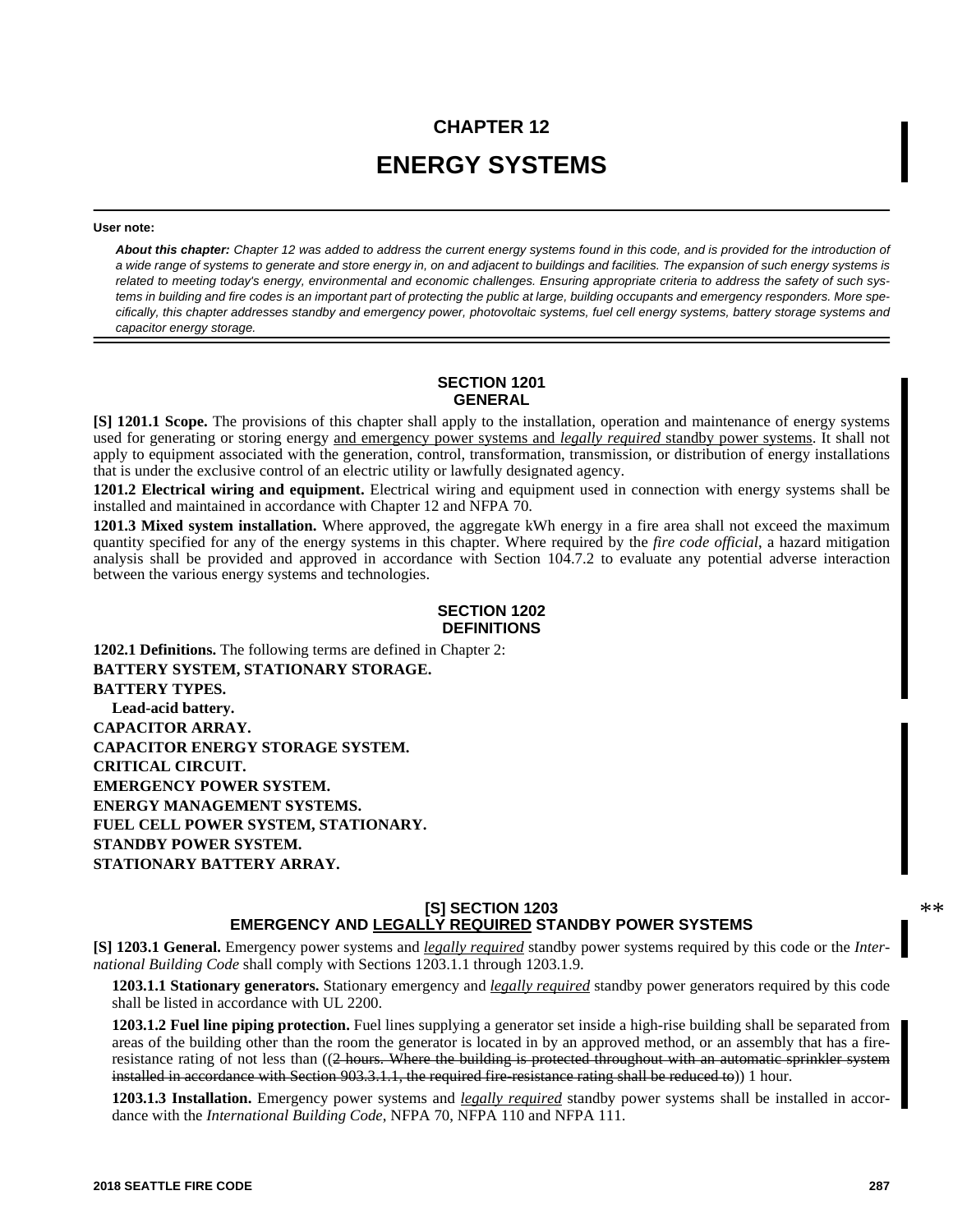**1203.1.4 Load transfer.** Emergency power systems shall automatically provide secondary power within 10 seconds after primary power is lost, unless specified otherwise in this code. ((Standby)) *Legally required* standby power systems shall automatically provide secondary power within 60 seconds after primary power is lost, unless specified otherwise in this code.

**1203.1.5 Load duration.** Emergency power systems and *legally required* standby power systems shall be designed to provide the required power for a minimum duration of 2 hours without being refueled or recharged, unless specified otherwise in this code.

**1203.1.6 Uninterruptable power source.** An uninterrupted source of power shall be provided for equipment where required by the manufacturer's instructions, the listing, this code or applicable referenced standards.

**1203.1.7 Interchangeability.** Emergency power systems shall be an acceptable alternative for installations that require *legally required* standby power systems.

**1203.1.8 Group I-2 occupancies.** In Group I-2 occupancies located in flood hazard areas established in Section 1612.3 of the *International Building Code*, where new essential electrical systems are installed, and where new essential electrical system generators are installed, the systems and generators shall be located and installed in accordance with ASCE 24. Where connections for hook up of temporary generators are provided, the connections shall be located at or above the elevation required in ASCE 24.

**1203.1.9 Maintenance.** Existing installations shall be maintained in accordance with the original approval and Section 1203.4.

**[S] 1203.2 Where required.** Emergency and *legally required* standby power systems shall be provided where required by Sections 1203.2.1 through 1203.2.18.

**1203.2.1 Ambulatory care facilities.** Essential electrical systems for ambulatory care facilities shall be in accordance with Section 422.6 of the *International Building Code*.

**1203.2.2 Elevators and platform lifts.** ((Standby)) Emergency power shall be provided for elevators and platform lifts as required in Sections 606.2, 1009.4.1, and 1009.5.

**1203.2.3 Emergency responder radio coverage systems.** ((Standby)) *Legally required* standby power shall be provided for emergency responder radio coverage systems as required in Section 510.4.2.3. The standby power supply shall be capable of operating the emergency responder radio coverage system at 100 percent system capacity for a duration of not less than 12 hours.

**1203.2.4 Emergency voice/alarm communication systems.** ((Emergency)) Standby power shall be provided for emergency voice/alarm communication systems ((as required in Section 907.5.2.2.5. The system shall be capable of powering the required load for a duration of not less than 24 hours, as required)) in NFPA 72.

**1203.2.5 Exit signs.** Emergency power shall be provided for exit signs as required in Section 1013.6.3. The system shall be capable of powering the required load for a duration of not less than 90 minutes.

**1203.2.6 Gas detection systems.** Emergency power shall be provided for gas detection systems where required by Sections 1203.2.9 and 1203.2.16. ((Standby)) *Legally required* standby power shall be provided for gas detection systems where required by Section 916.5.

**1203.2.7 Group I-2 occupancies.** Essential electrical systems for Group I-2 occupancies shall be in accordance with Section 407.11 of the *International Building Code*.

**1203.2.8 Group I-3 occupancies.** Power-operated sliding doors or power-operated locks for swinging doors in Group I-3 occupancies shall be operable by a manual release mechanism at the door. ((Emergency)) *Legally required* power shall be provided for the doors and locks.

#### **Exceptions:**

1. ((Emergency)) *Legally required* power is not required in facilities where provisions for remote locking and unlocking of occupied rooms in Occupancy Condition 4 are not required as set forth in the *International Building Code*.

2. ((Emergency)) *Legally required* power is not required where remote mechanical operating releases are provided.

**1203.2.9 Hazardous materials.** ((Emergency and)) *Legally required* standby power shall be provided in occupancies with hazardous materials as required in the following sections:

- 1. Sections 5004.7 and 5005.1.5 for hazardous materials.
- 2. Sections 6004.2.2.8 and 6004.3.4.2 for highly toxic and toxic gases.
- 3. Section 6204.1.11 for organic peroxides.

**1203.2.10 High-rise buildings.** ((Standby power and emergency)) Emergency power shall be provided for high-rise buildings as required in Section 403 of the *International Building Code*, and shall be in accordance with Section 1203.

**1203.2.11 Special purpose horizontal sliding doors.** ((Standby)) *Legally required* standby power shall be provided for horizontal sliding doors as required in Section 1010.1.4.3. The *legally required* standby power supply shall have a capacity to operate not fewer than 50 closing cycles of the door.

Н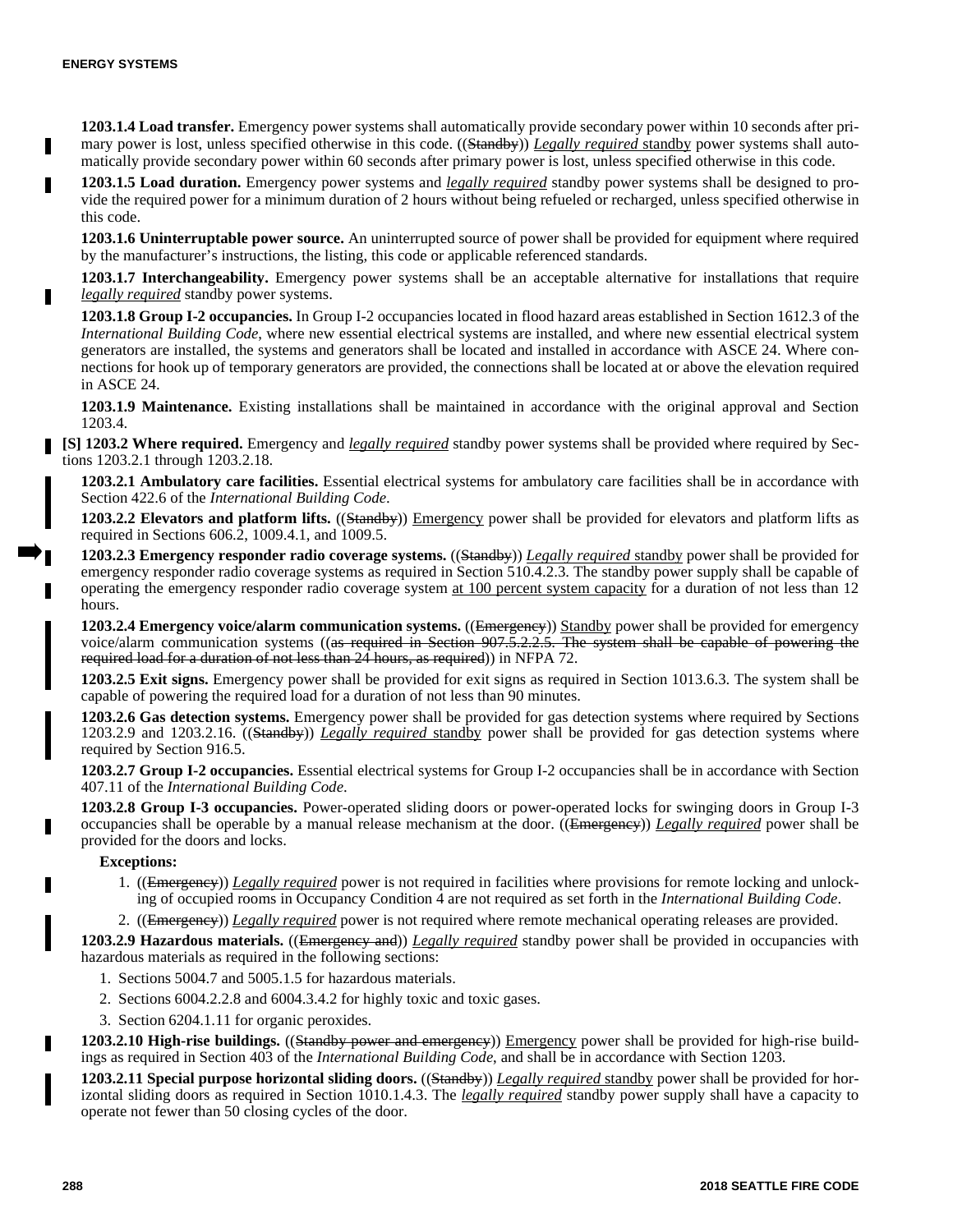**1203.2.12 Hydrogen fuel gas rooms.** ((Standby)) *Legally required* standby power shall be provided for hydrogen fuel gas rooms as required by Section 5808.7.

**1203.2.13 Laboratory suites.** ((Standby)) *Legally required* standby or emergency power shall be provided in accordance with Section 5004.7 where *laboratory suites* are located above the sixth story above grade plane or located in a story below grade plane.

**1203.2.14 Means of egress illumination.** Emergency power shall be provided for *means of egress* illumination in accordance with Sections 1008.3 and 1104.5.1.

**1203.2.15 Membrane structures.** ((Standby)) *Legally required* standby power shall be provided for auxiliary inflation systems in permanent membrane structures in accordance with Section 2702 of the *International Building Code*. Auxiliary inflation systems shall be provided in temporary air-supported and air-inflated membrane structures in accordance with Section 3103.10.4.

**1203.2.16 Semiconductor fabrication facilities.** Emergency power shall be provided for semiconductor fabrication facilities as required in Section 2703.15.

**1203.2.17 Smoke control systems.** ((Standby)) Emergency power shall be provided for smoke control systems as required in Section 909.11.

**Exception:** Legally required standby power is acceptable for shaft pressurization systems in low-rise buildings.

**1203.2.18 Underground buildings.** Emergency ((and standby) power shall be provided in underground buildings as required in Section 405 of the *International Building Code* and shall be in accordance with Section 1203.

**1203.3 Critical circuits.** Required critical circuits shall be protected using one of the following methods:

- 1. Cables used for survivability of required critical circuits shall be listed in accordance with UL 2196 and shall have a *fireresistance rating* of not less than 1 hour.
- 2. Electrical circuit protective systems shall have a *fire-resistance rating* of not less than 1 hour. Electrical circuit protective systems shall be installed in accordance with their listing requirements.
- 3. Construction having a *fire-resistance rating* of not less than 1 hour.

**[S] 1203.4 Maintenance.** Emergency and *legally required* standby power systems shall be maintained in accordance with NFPA 110 and NFPA 111 such that the system is capable of supplying service within the time specified for the type and duration required.

**1203.4.1 Group I-2.** In Group I-2 occupancies, emergency and *legally required* standby power systems shall be maintained in accordance with NFPA 99.

**1203.4.2 Schedule.** Inspection, testing and maintenance of emergency and *legally required* standby power systems shall be in accordance with an approved schedule established upon completion and approval of the system installation.

**1203.4.3 Records.** Records of the inspection, testing and maintenance of emergency and *legally required* standby power systems shall include the date of service, name of the servicing technician, a summary of conditions noted and a detailed description of any conditions requiring correction and what corrective action was taken. Such records shall be maintained and shall be submitted to the fire code official in accordance with Administrative Rule 9.02.18, Inspection, Testing, Maintenance and Reporting Requirements for Fire Protection Systems, and any future revisions of this rule adopted by the fire code official.

**1203.4.4 Switch maintenance.** Emergency and *legally required* standby power system transfer switches shall be included in the inspection, testing and maintenance schedule required by Section 1203.4.2. Transfer switches shall be maintained free from accumulated dust and dirt. Inspection shall include examination of the transfer switch contacts for evidence of deterioration. When evidence of contact deterioration is detected, the contacts shall be replaced in accordance with the transfer switch manufacturer's instructions.

**1203.5 Operational inspection and testing.** Emergency and *legally required* power systems, including all appurtenant components, shall be inspected and tested under load in accordance with NFPA 110 and NFPA 111.

**Exception:** Where the emergency power system is used for *legally required* standby power or peak load shaving, such use shall be recorded and shall be allowed to be substituted for scheduled testing of the generator set, provided that appropriate records are maintained.

**1203.5.1 Group I-2.** In Group I-2 occupancies, emergency and *legally required* standby power systems shall be inspected and tested under load in accordance with NFPA 99.

**1203.5.2 Transfer switch test.** The test of the transfer switch shall consist of electrically operating the transfer switch from the normal position to the alternate position and then return to the normal position.

**1203.6 Supervision of maintenance and testing.** Routine maintenance, inspection and operational testing shall be overseen by a properly instructed individual.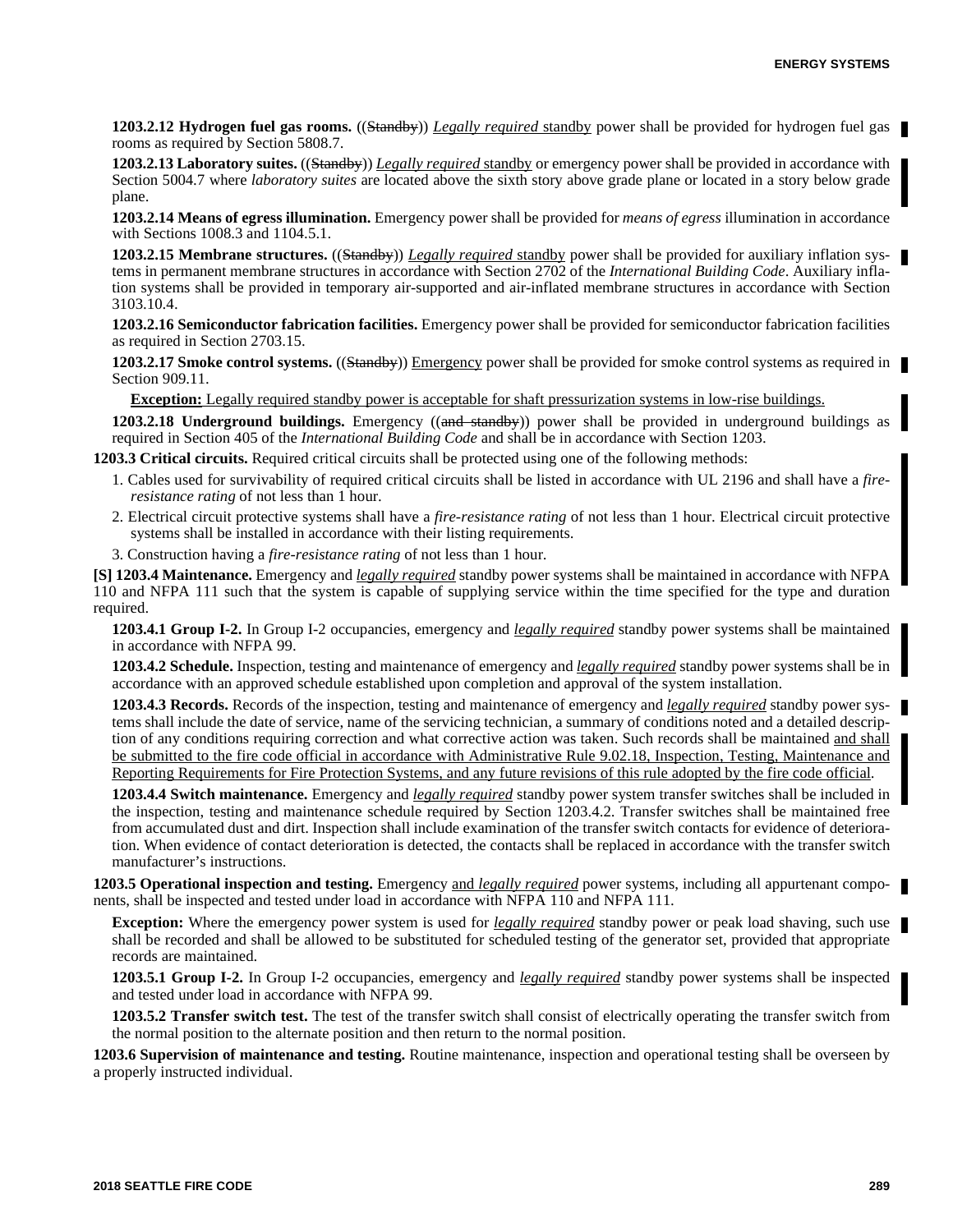\*\*

## **SECTION 1204 SOLAR PHOTOVOLTAIC POWER SYSTEMS**

**[W] 1204.1 General.** ((Solar)) Installation, modification, or alteration of solar photovoltaic power systems shall comply with this section. Due to the emerging technologies in the solar photovoltaic industry, it is understood fire code officials may need to amend prescriptive requirements of this section to meet the requirements for fire fighter access and product installations. Section 104.9, Alternative materials, design and methods of construction and equipment, shall be considered when approving the installation of solar photovoltaic power systems. Solar photovoltaic systems shall be installed in accordance with Sections 1204.2 through 1204.5 (( $\tau$ )) and the *International Building Code*. ((<del>or *International Residential Code*.</del>)) The electrical portion of solar PV systems shall be installed in accordance with NFPA 70.

**1204.2 Access and pathways.** Roof access, pathways, and spacing requirements shall be provided in accordance with Sections 1204.2.1 through 1204.3.3. Pathways shall be over areas capable of supporting fire fighters accessing the roof. Pathways shall be located in areas with minimal obstructions, such as vent pipes, conduit or mechanical equipment.

#### **Exceptions:**

- 1. Detached, nonhabitable Group U structures including, but not limited to, detached garages serving Group R-3 buildings, parking shade structures, carports, solar trellises and similar structures.
- 2. Roof access, pathways and spacing requirements need not be provided where the *fire code official* has determined that rooftop operations will not be employed.

**[W] 1204.2.1 Solar photovoltaic systems for Group R-3 residential and buildings built under the International Residential Code.** Solar photovoltaic systems for Group R-3 residential and buildings built under the International Residential Code shall comply with Sections 1204.2.1.1 through 1204.2.1.3.

## **Exceptions:**

- ((1. These requirements shall not apply to structures designed and constructed in accordance with the *International Residential Code*.
- 2. These requirements shall not apply to roofs with slopes of 2 units vertical in 12 units horizontal or less.))
- 1. Residential dwellings with an approved automatic fire sprinkler system installed.
- 2. Residential dwellings with approved mechanical or passive ventilation systems.
- 3. Where the fire code official determines that the slope of the roof is too steep for emergency access.
- 4. Where the fire code official determines that vertical ventilation tactics will not be utilized.
- 5. These requirements shall not apply to roofs where the total combined area of the solar array does not exceed 33 percent as measured in plan view of the total roof area of the structure, where the solar array will measure 1,000 sq. ft. or less in area, and where a minimum 18 inches unobstructed pathway shall be maintained along each side of any horizontal ridge.

**1204.2.1.1 Pathways to ridge.** Not fewer than two ((36)) 18-inch-wide (((944)) 457 mm) pathways on separate roof planes, from lowest roof edge to ridge, shall be provided on all buildings. Not fewer than one pathway shall be provided on the street or driveway side of the roof. For each roof plane with a photovoltaic array, not fewer than one  $((36))$  18-inchwide  $(((914))$  457 mm) pathway from lowest roof edge to ridge shall be provided on the same roof plane as the photovoltaic array, on an adjacent roof plane or straddling the same and adjacent roof planes.

**1204.2.1.2 Setbacks at ridge.** For photovoltaic arrays occupying 33 percent or less of the plan view total roof area, a setback of not less than 18 inches (457 mm) wide is required on both sides of a horizontal ridge. For photovoltaic arrays occupying more than 33 percent of the plan view total roof area, a setback of not less than 36 inches (457 mm) wide is required on both sides of a horizontal ridge.

**((1204.2.1.3 Alternative setbacks at ridge.** Where an automatic sprinkler system is installed within the dwelling in accordance with Section 903.3.1.3, setbacks at the ridge shall conform to one of the following:

- 1. For photovoltaic arrays occupying 66 percent or less of the plan view total roof area, a setback of not less than 18 inches (457 mm) wide is required on both sides of a horizontal ridge.
- 2. For photovoltaic arrays occupying more than 66 percent of the plan view total roof area, a setback of not less than 36 inches (914 mm) wide is required on both sides of a horizontal ridge.))

**1204.2.2 Emergency escape and rescue openings.** Panels and modules installed on Group R-3 buildings shall not be placed on the portion of a roof that is below an emergency escape and rescue opening. A pathway of not less than 36 inches (914 mm) wide shall be provided to the emergency escape and rescue opening.

**1204.3 Other than Group R-3 buildings.** Access to systems for buildings, other than those containing Group R-3 occupancies, shall be provided in accordance with Sections 1204.3.1 through 1204.3.3.

**Exception:** Where it is determined by the *fire code official* that the roof configuration is similar to that of a Group R-3 occupancy, the residential access and ventilation requirements in Sections 1204.2.1.1 through 1204.2.1.3 are a suitable alternative.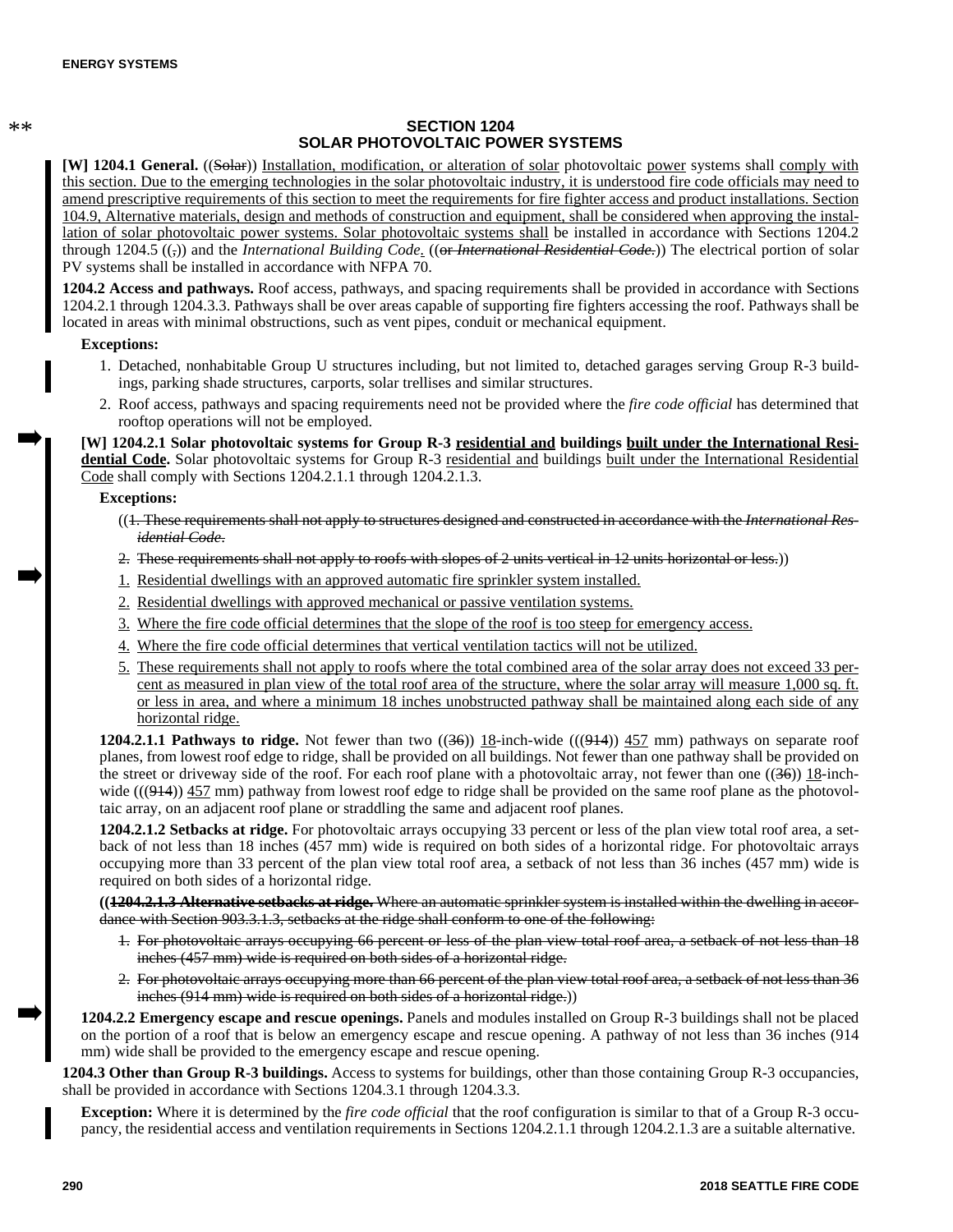**1204.3.1 Perimeter pathways.** There shall be a minimum 6-foot-wide (1829 mm) clear perimeter around the edges of the roof.

**Exception:** Where either axis of the building is 250 feet (76 200 mm) or less, the clear perimeter around the edges of the roof shall be permitted to be reduced to a minimum width of 4 feet (1219 mm).

**1204.3.2 Interior pathways.** Interior pathways shall be provided between array sections to meet the following requirements:

- 1. Pathways shall be provided at intervals not greater than 150 feet (45 720 mm) throughout the length and width of the roof.
- 2. A pathway not less than 4 feet (1219 mm) wide in a straight line to roof standpipes or ventilation hatches.
- 3. A pathway not less than 4 feet (1219 mm) wide around roof access hatches, with not fewer than one such pathway to a parapet or roof edge.

**1204.3.3 Smoke ventilation.** The solar installation shall be designed to meet the following requirements:

- 1. Where nongravity-operated smoke and heat vents occur, a pathway not less than 4 feet (1219 mm) wide shall be provided bordering all sides.
- 2. Smoke ventilation options between array sections shall be one of the following:
	- 2.1. A pathway not less than 8 feet (2438 mm) wide.
	- 2.2. Where gravity-operated dropout smoke and heat vents occur, a pathway not less than 4 feet (1219 mm) wide on not fewer than one side.
	- 2.3. A pathway not less than 4 feet (1219 mm) wide bordering 4-foot by 8-foot (1219 mm by 2438 mm) venting cutouts every 20 feet (6096 mm) on alternating sides of the pathway.

**1204.4 Ground-mounted photovoltaic panel systems.** Ground-mounted photovoltaic panel systems shall comply with Section 1204.1 and this section. Setback requirements shall not apply to ground-mounted, free-standing photovoltaic arrays. A clear, brush-free area of 10 feet (3048 mm) shall be required for ground-mounted photovoltaic arrays.

**1204.5 Buildings with rapid shutdown.** Buildings with rapid shutdown solar photovoltaic systems shall have permanent labels in accordance with Sections 1204.5.1 through 1204.5.3.

**1204.5.1 Rapid shutdown type.** The type of solar photovoltaic system rapid shutdown shall be labeled with one of the following:

1. For solar photovoltaic systems that shut down the array and the conductors leaving the array, a label shall be provided. The first two lines of the label shall be uppercase characters with a minimum height of 3/8 inch (10 mm) in black on a yellow background. The remaining characters shall be uppercase with a minimum height of 3/16 inch (5 mm) in black on a white background. The label shall be in accordance with Figure 1204.5.1(1) and state the following:

SOLAR PV SYSTEM EQUIPPED WITH RAPID SHUTDOWN. TURN RAPID SHUTDOWN SWITCH TO THE "OFF" POSITION TO SHUT DOWN PV SYSTEM AND REDUCE SHOCK HAZARD IN ARRAY.



**FIGURE 1204.5.1(1)**

**LABEL FOR SOLAR PV SYSTEMS THAT REDUCE SHOCK HAZARD WITHIN ARRAY AND SHUT DOWN CONDUCTORS LEAVING ARRAY**

2. For photovoltaic systems that only shut down conductors leaving the array, a label shall be provided. The first two lines of the label shall be uppercase characters with a minimum height of 3/8 inch (10 mm) in white on a red background and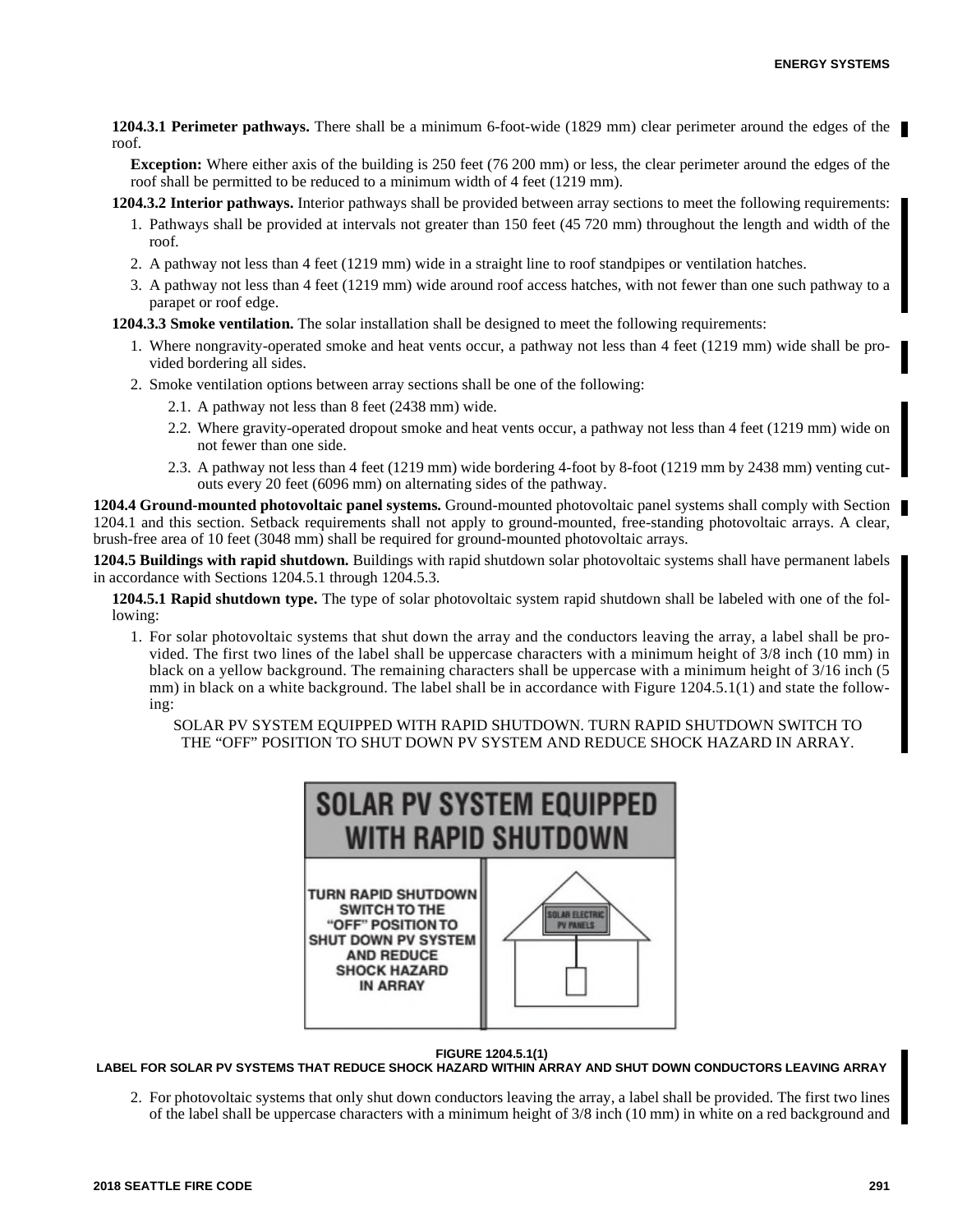the remaining characters shall be capitalized with a minimum height of 3/16 inch (5 mm) in black on a white background. The label shall be in accordance with Figure 1204.5.1(2) and state the following:

THIS SOLAR PV SYSTEM EQUIPPED WITH RAPID SHUTDOWN. TURN RAPID SHUTDOWN SWITCH TO THE "OFF" POSITION TO SHUT DOWN CONDUCTORS OUTSIDE THE ARRAY. CONDUCTORS WITHIN ARRAY REMAIN ENERGIZED IN SUNLIGHT.



**FIGURE 1204.5.1(2) LABEL FOR SOLAR PV SYSTEMS THAT ONLY SHUT DOWN CONDUCTORS LEAVING THE ARRAY**

**1204.5.1.1 Diagram.** The labels in Section 1204.5.1 shall include a simple diagram of a building with a roof. Diagram sections in red signify sections of the solar photovoltaic system that are not shut down when the rapid shutdown switch is turned off.

**1204.5.1.2 Location.** The rapid shutdown label in Section 1204.5.1 shall be located not greater than 3 feet (914 mm) from the service disconnecting means to which the photovoltaic systems are connected, and shall indicate the location of all identified rapid shutdown switches if not at the same location.

**1204.5.2 Buildings with more than one rapid shutdown type.** Solar photovoltaic systems that contain rapid shutdown in accordance with both Items 1 and 2 of Section 1204.5.1 or solar photovoltaic systems where only portions of the systems on the building contain rapid shutdown, shall provide a detailed plan view diagram of the roof showing each different photovoltaic system and a dotted line around areas that remain energized after the rapid shutdown switch is operated.

**1204.5.3 Rapid shutdown switch.** A rapid shutdown switch shall have a label located not greater than 3 feet (914 mm) from the switch that states the following:

#### RAPID SHUTDOWN SWITCH FOR SOLAR PV SYSTEM

# **[W] 1204.6 Size of solar photovoltaic array.**

- 1. Each photovoltaic array shall be limited to 150 feet (45 720 mm) by 150 feet (45 720 mm). Multiple arrays shall be separated by a 3-foot-wide (914 mm) clear access pathway.
- 2. Panels/modules shall be located up to the roof ridge where an alternative ventilation method approved by the fire code official has determined vertical ventilation techniques will not be employed.

# **SECTION 1205 STATIONARY FUEL CELL POWER SYSTEMS**

**1205.1 General.** *Stationary fuel cell power systems* in new and existing occupancies shall comply with this section.

**1205.2 Permits.** Permits shall be obtained for *stationary fuel cell power systems* as set forth in Section 105.7.10.

**1205.3 Equipment.** *Stationary fuel cell power systems* shall comply with the following:

1. *Prepackaged fuel cell power systems* shall be listed and labeled in accordance with CSA FC 1.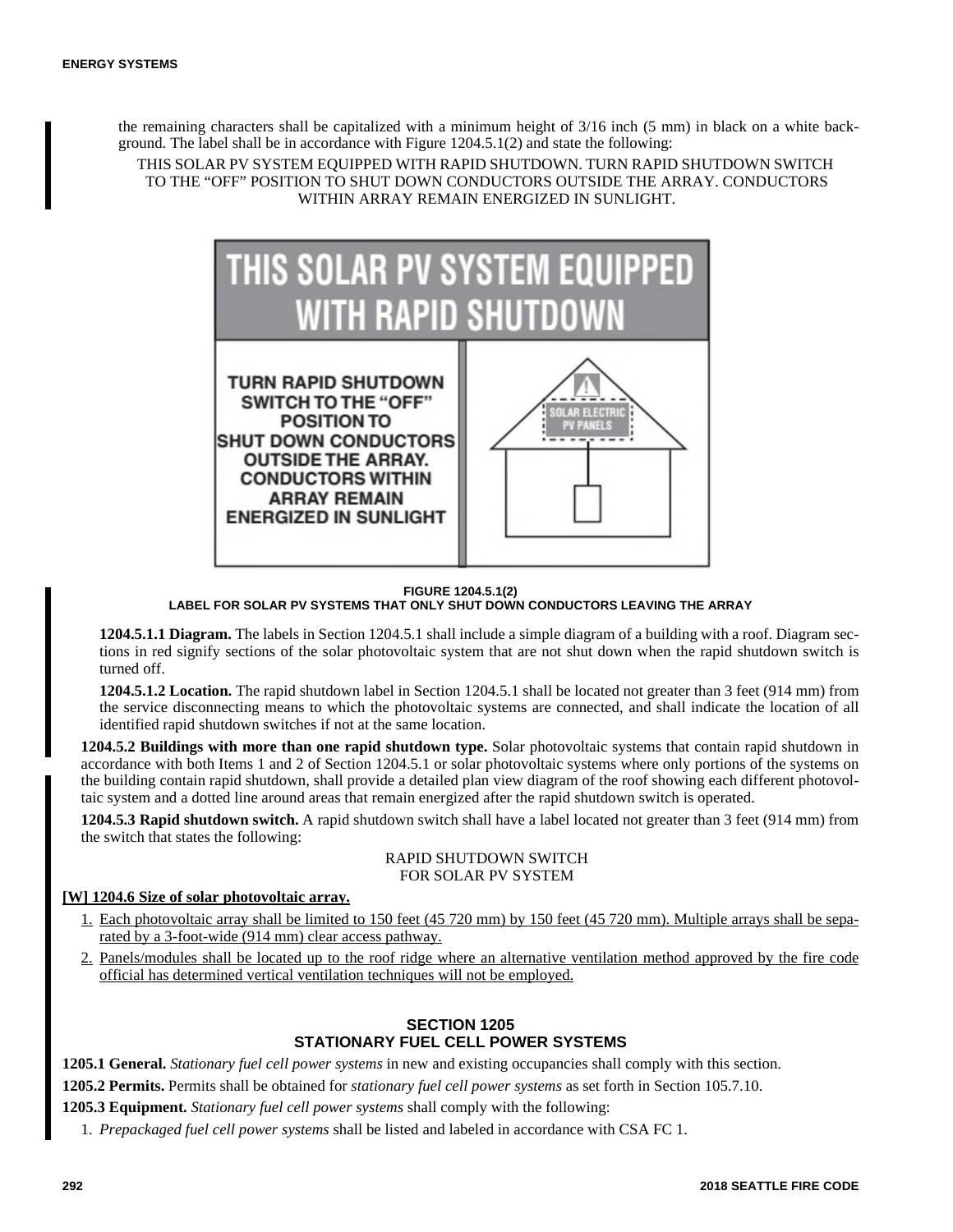- 2. The modules and components in a *preengineered fuel cell power system* shall be listed and labeled in accordance with CSA FC 1 and interconnected to complete the assembly of the system at the job site in accordance with the manufacturer's instructions and the module and component listings.
- 3. *Field-fabricated fuel cell power systems* shall be approved based on a review of the technical report provided in accordance with Section 104.7.2. The report shall be prepared by and bear the stamp of a registered design professional and shall include:
	- 3.1. A fire risk evaluation.
	- 3.2. An evaluation demonstrating that modules and components in the fuel cell power system comply with applicable requirements in CSA FC 1.
	- 3.3. Documentation of the fuel cell power system's compliance with applicable NFPA 2 and NFPA 853 construction requirements.

**1205.4 Installation.** *Stationary fuel cell power systems* shall be installed and maintained in accordance with NFPA 70 and NFPA 853, the manufacturer's installation instructions, and the listing. *Stationary fuel cell power systems* fueled by hydrogen shall be installed and maintained in accordance with NFPA 2 and NFPA 70, the manufacturer's installation instructions and the listing.

**1205.5 Residential use.** *Stationary fuel cell power systems* shall not be installed in Group R-3 and R-4 buildings, or dwelling units associated with Group R-2 buildings unless they are specifically listed for residential use.

**1205.6 Indoor installations.** *Stationary fuel cell power systems* installed in indoor locations shall comply with Sections 1205.6 through 1205.6.2. For purposes of this section, an indoor location includes a roof and 50 percent or greater enclosing walls.

**1205.6.1 Listed.** *Stationary fuel cell power systems* installed indoors shall be specifically listed and labeled for indoor use.

**1205.6.2 Separation.** Rooms containing *stationary fuel cell power systems* shall be separated from the following occupancies by fire barriers or horizontal assemblies, or both, constructed in accordance with the *International Building Code*.

- 1. Group B, F, M, S and U occupancies by 1-hour fire-resistance-rated construction.
- 2. Group A, E, I and R occupancies by 2-hour fire- resistance-rated construction.

**Exception:** *Stationary fuel cell power systems* with an aggregate rating less than 50 kW shall not be required to be separated from other occupancies provided that the systems comply with Section 9.3 of NFPA 853.

**1205.7 Vehicle impact protection.** Where *stationary fuel cell power systems* are subject to impact by a motor vehicle, vehicle impact protection shall be provided in accordance with Section 312.

**1205.8 Outdoor installation.** *Stationary fuel cell power systems* located outdoors shall be separated by not less than 5 feet (1524 mm) from the following:

- 1. Lot lines.
- 2. Public ways.
- 3. Buildings.
- 4. Stored combustible materials.
- 5. Hazardous materials.
- 6. High-piled stock.
- 7. Any portion of a designated means of egress system.
- 8. Other exposure hazards.

**1205.9 Fuel supply.** The design, location and installation of the fuel supply for *stationary fuel cell power systems* shall comply with Chapter 53, Chapter 58 and the *International Fuel Gas Code,* based on the particular fuel being supplied to the system.

**1205.10 Manual shutoff.** Access to a manual shutoff valve shall be provided for the fuel piping within 6 feet (1829 mm) of any fuel storage tank serving the fuel cell and within 6 feet (1829 mm) of the power system. If the fuel tank and the *stationary fuel cell power system* are less than 12 feet (3658 mm) apart, a single shutoff valve shall be permitted. If the *stationary fuel cell power system* is located indoors, the shutoff valve shall be located outside of the room in which the system is installed, unless otherwise approved by the *fire code official*.

**1205.11 Ventilation and exhaust.** Ventilation and exhaust for stationary fuel cell power systems shall be provided in accordance with NFPA 853.

**1205.12 Fire suppression.** Fire suppression for stationary fuel cell power system installations shall be provided in accordance with NFPA 853.

**1205.13 Gas detection systems.** Stationary fuel cell power systems shall be provided with a gas detection system. Detection shall be provided in approved locations in the fuel cell power system enclosure, the exhaust system or the room that encloses the fuel cell power system. The system shall be designed to activate at a flammable gas concentration of not more than 25 percent of the lower flammable limit (LFL).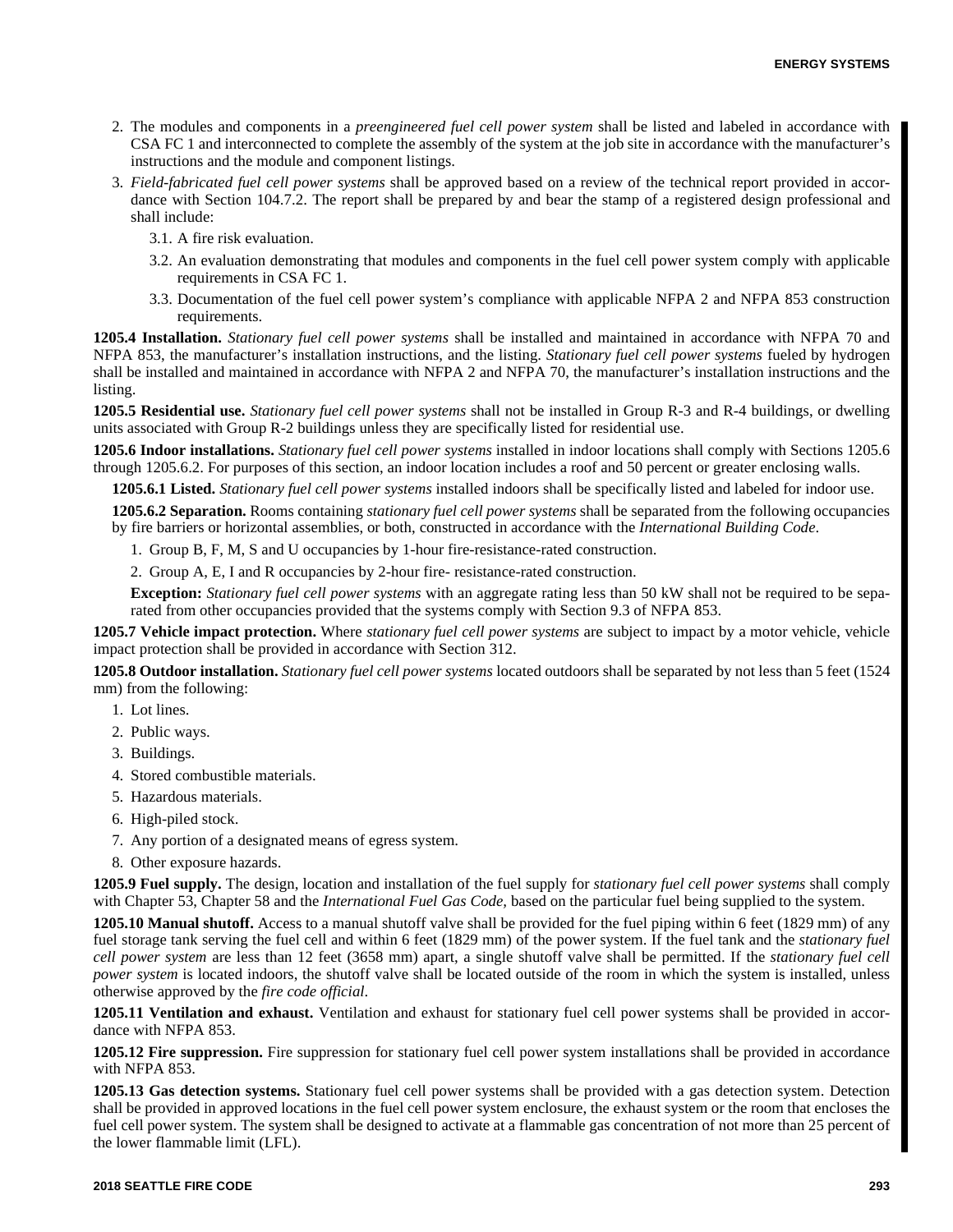**1205.13.1 System activation.** The activation of the gas detection system shall automatically:

- 1. Close valves between the gas supply and the fuel cell power system.
- 2. Shut down the fuel cell power system.
- 3. Initiate local audible and visible alarms in approved locations.

## **SECTION 1206 ELECTRICAL ENERGY STORAGE SYSTEMS**

**[S] 1206.1 Scope.** The provisions in this section are applicable to energy storage systems designed to provide electrical power to a building or facility. These systems are used to provide *legally required* standby or emergency power, an uninterruptable power supply, load shedding, load sharing or similar capabilities.

**1206.2 Stationary storage battery systems.** Stationary storage battery systems having capacities exceeding the values shown in Table 1206.2 shall comply with Section 1206.2.1 through 1206.2.12.6, as applicable.

| <b>TABLE 1206.2</b>                                 |
|-----------------------------------------------------|
| <b>BATTERY STORAGE SYSTEM THRESHOLD QUANTITIES.</b> |

| <b>BATTERY TECHNOLOGY</b>   | <b>CAPACITY</b> <sup>a</sup> |
|-----------------------------|------------------------------|
| Flow batteries <sup>b</sup> | $20$ kWh                     |
| Lead acid, all types        | 70 kWh                       |
| Lithium, all types          | $20$ kWh                     |
| Nickel cadmium (Ni-Cd)      | 70 kWh                       |
| Sodium, all types           | $20 \text{ kWh}^{\circ}$     |
| Other battery technologies  | $10$ kWh                     |

For SI:1 kilowatt hour  $=$  3.6 megaioules.

a. For batteries rated in amp-hours, kWh shall equal rated voltage times amp-hour rating divided by 1000.

b. Shall include vanadium, zinc-bromine, polysulfide-bromide, and other flowing electrolyte-type technologies.

c. 70 kWh for sodium-ion technologies.

**1206.2.1 Permits.** Permits shall be obtained for the installation and operation of stationary storage battery systems in accordance with Section 105.7.2.

**1206.2.2 Construction documents.** The following information shall be provided with the permit application:

- 1. Location and layout diagram of the room in which the stationary storage battery system is to be installed.
- 2. Details on hourly fire-resistance-rated assemblies provided.
- 3. Quantities and types of storage batteries and battery systems.
- 4. Manufacturer's specifications, ratings and listings of storage batteries and battery systems.
- 5. Details on energy management systems.
- 6. Location and content of signage.
- 7. Details on fire-extinguishing, smoke detection and ventilation systems.
- 8. Rack storage arrangement, including seismic support criteria.

**1206.2.3 Hazard mitigation analysis.** A failure modes and effects analysis (FMEA) or other approved hazard mitigation analysis shall be provided in accordance with Section 104.7.2 under any of the following conditions:

- 1. Battery technologies not specifically identified in Table 1206.2 are provided.
- 2. More than one stationary storage battery technology is provided in a room or indoor area where there is a potential for adverse interaction between technologies.
- 3. Where allowed as a basis for increasing maximum allowable quantities in accordance with Section 1206.2.9.

**1206.2.3.1 Fault condition.** The hazard mitigation analysis shall evaluate the consequences of the following failure modes, and others deemed necessary by the *fire code official*. Only single-failure modes shall be considered.

- 1. Thermal runaway condition in a single-battery storage rack, module or array.
- 2. Failure of any energy management system.
- 3. Failure of any required ventilation system.
- 4. Voltage surges on the primary electric supply.
- 5. Short circuits on the load side of the stationary battery storage system.
- 6. Failure of the smoke detection, fire-extinguishing or gas detection system.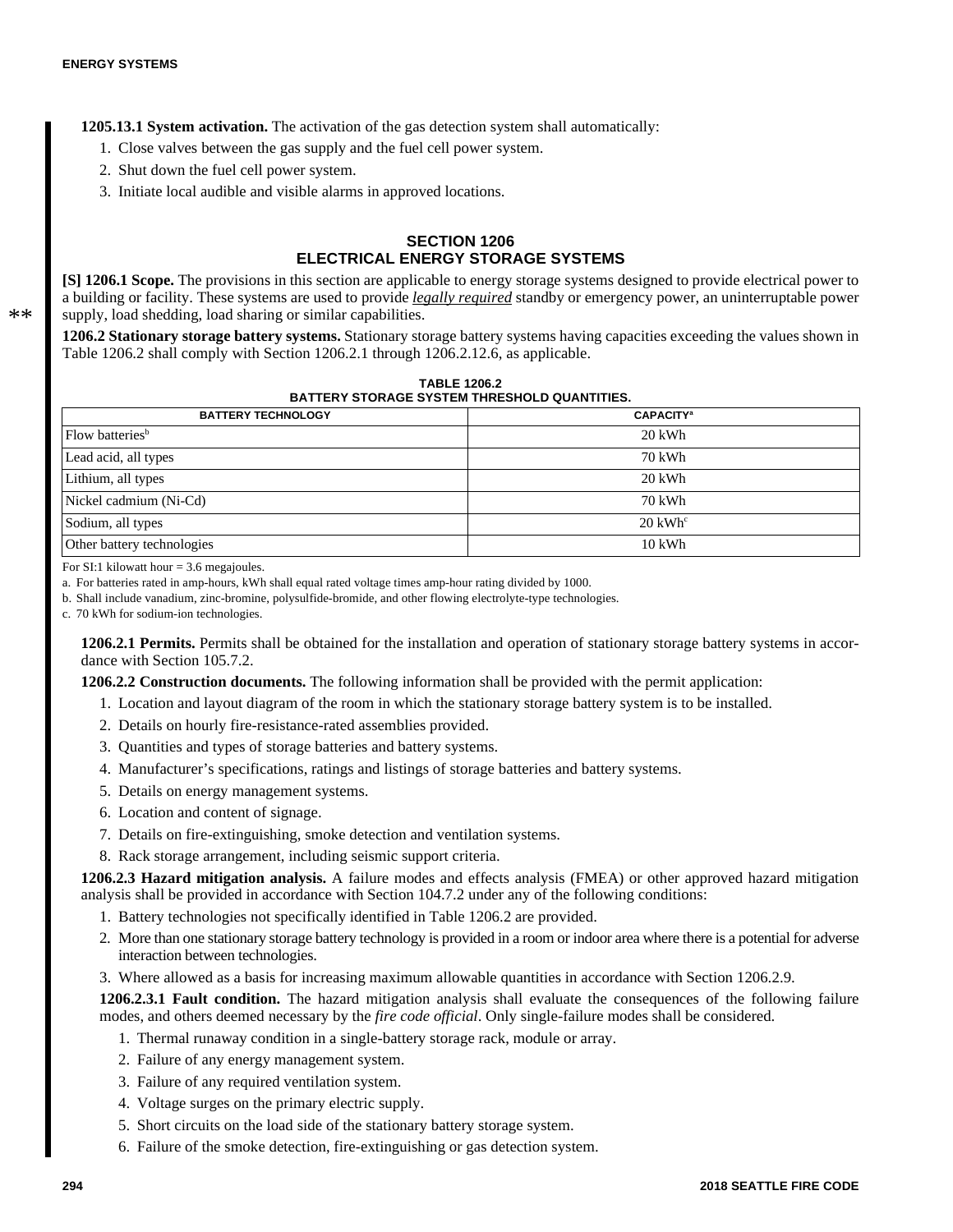7. Spill neutralization not being provided or failure of the secondary containment system.

**1206.2.3.2 Analysis approval.** The *fire code official* is authorized to approve the hazardous mitigation analysis provided that the hazard mitigation analysis demonstrates all of the following:

- 1. Fires or explosions will be contained within unoccupied battery storage rooms for the minimum duration of the fireresistance-rated walls identified in Table 509.1 of the *International Building Code*.
- 2. Fires and explosions in battery cabinets in occupied work centers will be detected in time to allow occupants within the room to evacuate safely.
- 3. Toxic and highly toxic gases released during fires and other fault conditions shall not reach concentrations in excess of Immediately Dangerous to Life or Health (IDLH) levels in the building or adjacent means of egress routes during the time deemed necessary to evacuate from that area.
- 4. Flammable gases released from batteries during charging, discharging and normal operation shall not exceed 25 percent of their lower flammability limit (LFL).
- 5. Flammable gases released from batteries during fire, overcharging and other abnormal conditions shall not create an explosion hazard that will injure occupants or emergency responders.

**1206.2.3.3 Additional protection measures.** Construction, equipment and systems that are required for the stationary storage battery system to comply with the hazardous mitigation analysis, including but not limited to those specifically described in Section 1206.2, shall be installed, maintained and tested in accordance with nationally recognized standards and specified design parameters.

**1206.2.4 Seismic and structural design.** Stationary storage battery systems shall comply with the seismic design requirements in Chapter 16 of the *International Building Code*, and shall not exceed the floor-loading limitation of the building.

**1206.2.5 Vehicle impact protection.** Where stationary storage battery systems are subject to impact by a motor vehicle, including fork lifts, vehicle impact protection shall be provided in accordance with Section 312.

**1206.2.6 Combustible storage.** Combustible materials not related to the stationary storage battery system shall not be stored in battery rooms, cabinets or enclosures. Combustible materials in occupied work centers covered by Section 1206.2.8.5 shall not be stored less than 3 feet (915 mm) from battery cabinets.

**1206.2.7 Testing, maintenance and repair.** Storage batteries and associated equipment and systems shall be tested and maintained in accordance with the manufacturer's instructions. Any storage batteries or system components used to replace existing units shall be compatible with the battery charger, energy management systems, other storage batteries and other safety systems. Introducing other types of storage batteries into the stationary storage battery system or other types of electrolytes into flow battery systems shall be treated as a new installation and require approval by the *fire code official* before the replacements are introduced into service.

**1206.2.8 Location and construction.** Rooms and areas containing stationary storage battery systems shall be designed, located and constructed in accordance with Sections 1206.2.8.1 through 1206.2.8.7.4.

**1206.2.8.1 Location.** Stationary storage battery systems shall not be located in areas where the floor is located more than 75 feet (22 860 mm) above the lowest level of fire department vehicle access, or where the floor level is more than 30 feet (9144 mm) below the finished floor of the lowest level of exit discharge.

#### **Exceptions:**

- 1. Lead-acid and nickel-cadmium stationary storage battery systems.
- 2. Installations on noncombustible rooftops of buildings exceeding 75 feet (22 860 mm) in height that do not obstruct fire department rooftop operations, where *approved* by the *fire code official.*

**1206.2.8.2 Separation.** Rooms containing stationary storage battery systems shall be separated from other areas of the building in accordance with Section 509.1 of the *International Building Code*. Battery systems shall be allowed to be in the same room with the equipment they support.

**1206.2.8.3 Stationary battery arrays.** Storage batteries, prepackaged stationary storage battery systems and preengineered stationary storage battery systems shall be segregated into stationary battery arrays not exceeding 50 kWh (180 megajoules) each. Each stationary battery array shall be spaced not less than 3 feet (914 mm) from other stationary battery arrays and from walls in the storage room or area. The storage arrangements shall comply with Chapter 10.

#### **Exceptions:**

- 1. Lead-acid and nickel-cadmium storage battery arrays.
- 2. Listed preengineered stationary storage battery systems and prepackaged stationary storage battery systems shall not exceed 250 kWh (900 megajoules) each.
- 3. The fire code official is authorized to approve listed, preengineered and prepackaged battery arrays with larger capacities or smaller battery array spacing if large-scale fire and fault condition testing conducted or witnessed and reported by an approved testing laboratory is provided showing that a fire involving one array will not propa-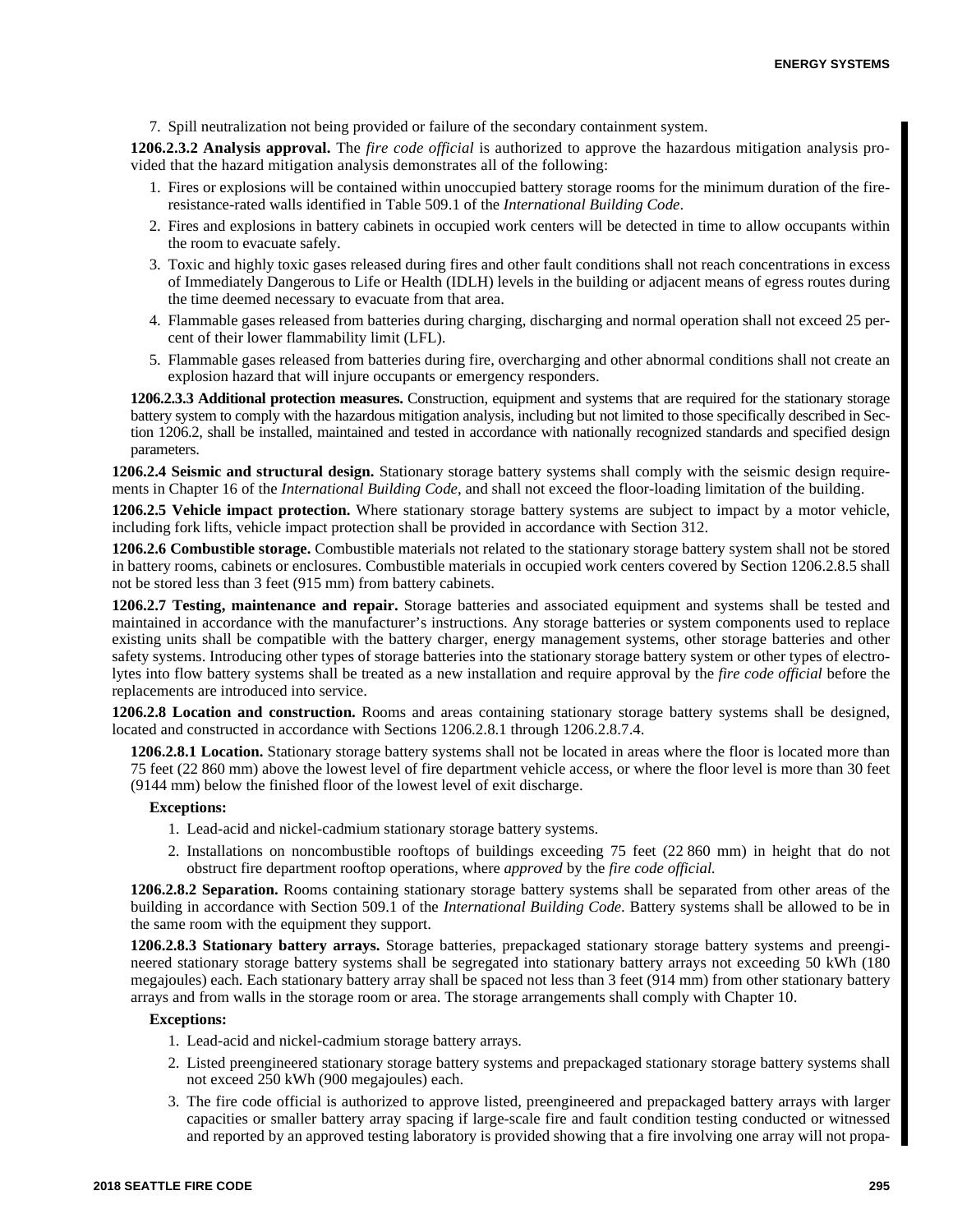gate to an adjacent array, and be contained within the room for a duration equal to the fire-resistance rating of the room separation specified in Table 509 of the *International Building Code*.

**1206.2.8.4 Separate rooms.** Where stationary batteries are installed in a separate equipment room that can be accessed only by authorized personnel, they shall be permitted to be installed on an open rack for ease of maintenance.

**1206.2.8.5 Occupied work centers.** Where stationary storage batteries are located in an occupied work center, they shall be housed in a noncombustible cabinet or other enclosure to prevent access by unauthorized personnel.

**1206.2.8.5.1 Cabinets.** Where stationary batteries are contained in cabinets in occupied work centers, the cabinet enclosures shall be located within 10 feet (3048 mm) of the equipment that they support.

**1206.2.8.6 Signage.** Approved signs shall be provided on doors or in locations near entrances to stationary storage battery system rooms and shall include the following or equivalent:

1. The room contains energized battery systems.

2. The room contains energized electrical circuits.

3. The additional markings required in Section 1206.2.12 for the types of storage batteries contained within the room.

**Exception:** Existing stationary storage battery systems shall be permitted to include the signage required at the time it was installed.

**1206.2.8.6.1 Electrical disconnects.** Where the stationary storage battery system disconnecting means is not within sight of the main service disconnecting means, placards or directories shall be installed at the location of the main service disconnecting means indicating the location of stationary storage battery system disconnecting means in accordance with NFPA 70.

**1206.2.8.6.2 Cabinet signage.** Battery storage cabinets provided in occupied work centers in accordance with Section 1206.2.8.5 shall have exterior labels that identify the manufacturer and model number of the system and electrical rating (voltage and current) of the contained battery system. There shall be signs within the cabinet that indicate the relevant electrical and chemical hazards, as required by Section 1206.2.12.

**1206.2.8.7 Outdoor installations.** Stationary storage battery systems located outdoors shall comply with Sections 1206.2.8.7 through 1206.2.8.7.4, in addition to all applicable requirements of Section 1206.2. Installations in outdoor enclosures or containers that can be occupied for servicing, testing, maintenance and other functions shall be treated as battery storage rooms.

**Exception:** Stationary battery arrays in noncombustible containers shall not be required to be spaced 3 feet (914 mm) from the container walls.

**1206.2.8.7.1 Separation.** Stationary storage battery systems located outdoors shall be separated by a minimum 5 feet (1524 mm) from the following:

- 1. Lot lines.
- 2. Public ways.
- 3. Buildings.
- 4. Stored combustible materials.
- 5. Hazardous materials.
- 6. High-piled stock.
- 7. Other exposure hazards.

**Exception:** The fire code official is authorized to approve smaller separation distances if large-scale fire and fault condition testing conducted or witnessed and reported by an approved testing laboratory is provided showing that a fire involving the system will not adversely impact occupant egress from adjacent buildings, or adversely impact adjacent stored materials or structures.

**1206.2.8.7.2 Means of egress.** Stationary storage battery systems located outdoors shall be separated from any *means of egress* as required by the *fire code official* to ensure safe egress under fire conditions, but not less than 10 feet (3048 mm).

**Exception:** The *fire code official* is authorized to approve lesser separation distances if large-scale fire and fault condition testing conducted or witnessed and reported by an *approved* testing laboratory is provided showing that a fire involving the system will not adversely impact occupant egress.

**1206.2.8.7.3 Security of outdoor areas.** Outdoor areas in which stationary storage battery systems are located shall be secured against unauthorized entry and safeguarded in an approved manner.

**1206.2.8.7.4 Walk-in units.** Where a stationary storage battery system includes an outer enclosure, the unit shall only be entered for inspection, maintenance and repair of batteries and electronics, and shall not be occupied for other purposes.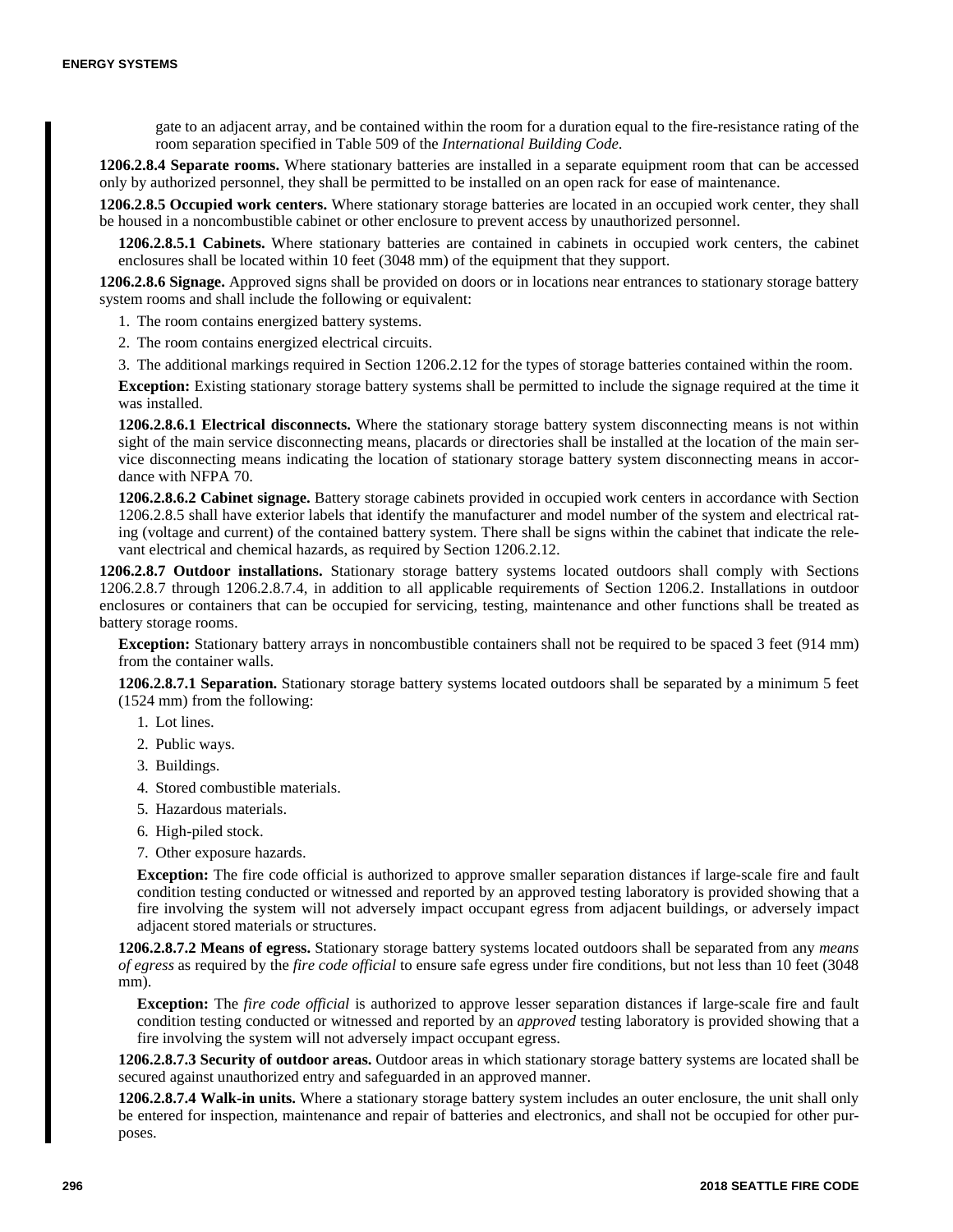**1206.2.9 Maximum allowable quantities.** *Fire areas* within buildings containing stationary storage battery systems exceeding the maximum allowable quantities in Table 1206.2.9 shall comply with all applicable Group H occupancy requirements in this code and the *International Building Code*.

**Exception:** Where approved by the *fire code official*, areas containing stationary storage batteries that exceed the amounts in Table 1206.2.9 shall be treated as incidental use areas and not Group H occupancies based on a hazardous mitigation analysis in accordance with Section 1206.2.3 and large-scale fire and fault condition testing conducted or witnessed and reported by an approved testing laboratory.

| <b>BATTERY TECHNOLOGY</b>   | <b>MAXIMUM ALLOWABLE QUANTITIES<sup>a</sup></b> | <b>GROUP H OCCUPANCY</b> |
|-----------------------------|-------------------------------------------------|--------------------------|
| Flow batteries <sup>b</sup> | 600 kWh                                         | Group H-2                |
| Lead-acid, all types        | Unlimited                                       | Not Applicable           |
| Lithium, all types          | 600 kWh                                         | Group H-2                |
| Nickel-cadmium (Ni-Cd)      | Unlimited                                       | Not Applicable           |
| Sodium, all types           | 600 kWh                                         | Group H-2                |
| Other battery technologies  | $200$ kWh                                       | Group $H-2^c$            |

**TABLE 1206.2.9 MAXIMUM ALLOWABLE BATTERY QUANTITIES**

For SI:1 kilowatt hour  $=$  3.6 megajoules.

a. For batteries rated in amp-hours, Kilowatt-hours (kWh) shall equal rated battery voltage times the amp-hour rating divided by 1,000.

b. Shall include vanadium, zinc-bromine, polysulfide-bromide, and other flowing electrolyte-type technologies.

c. Shall be a Group H-4 occupancy if the fire code official determines that a fire or thermal runaway involving the battery technology does not represent a significant fire hazard.

**1206.2.9.1 Mixed battery systems.** Where areas within buildings contain different types of storage battery technologies, the total aggregate quantities of batteries shall be determined based on the sum of percentages of each battery type quantity divided by the maximum allowable quantity of each battery type. If the sum of the percentages exceeds 100 percent, the area shall be treated as a Group H occupancy in accordance with Table 1206.2.9.

**1206.2.10 Storage batteries and equipment.** The design and installation of storage batteries and related equipment shall comply with Sections 1206.2.10.1 through 1206.2.10.8.

**1206.2.10.1 Listings.** Storage batteries and battery storage systems shall comply with the following:

1. Storage batteries shall be listed in accordance with UL 1973.

2. Prepackaged and preengineered stationary storage battery systems shall be listed in accordance with UL 9540.

**Exception:** Lead-acid batteries are not required to be listed.

**1206.2.10.2 Prepackaged and preengineered systems.** Prepackaged and preengineered stationary storage battery systems shall be installed in accordance with their listing and the manufacturer's instructions.

**1206.2.10.3 Energy management system.** An approved energy management system shall be provided for battery technologies other than lead-acid and nickel cadmium for monitoring and balancing cell voltages, currents and temperatures within the manufacturer's specifications. The system shall transmit an alarm signal to an approved location if potentially hazardous temperatures or other conditions such as short circuits, over voltage or under voltage are detected.

**1206.2.10.4 Battery chargers.** Battery chargers shall be compatible with the battery chemistry and the manufacturer's electrical ratings and charging specifications. Battery chargers shall be listed and labeled in accordance with UL 1564 or provided as part of a listed preengineered or prepackaged stationary storage battery system.

**1206.2.10.5 Inverters.** Inverters shall be listed and labeled in accordance with UL 1741. Only inverters listed and labeled for utility interactive system use and identified as interactive shall be allowed to operate in parallel with the electric utility power system to supply power to common loads.

**1206.2.10.6 Safety caps.** Vented batteries shall be provided with flame-arresting safety caps.

**1206.2.10.7 Thermal runaway.** Where required by Section 1206.2.12, storage batteries shall be provided with a listed device or other approved method to prevent, detect and control thermal runaway.

**1206.2.10.8 Toxic and highly toxic gas.** Stationary storage battery systems that have the potential to release toxic and highly toxic gas during charging, discharging and normal use conditions shall comply with Chapter 60.

**1206.2.11 Fire-extinguishing and detection systems.** Fire-extinguishing and detection systems shall be provided in accordance with Sections 1206.2.11.1 through 1206.2.11.5.

**1206.2.11.1 Fire-extinguishing systems.** Rooms containing stationary storage battery systems shall be equipped with an *automatic sprinkler system* installed in accordance with Section 903.3.1.1. Commodity classifications for specific technologies of storage batteries shall be in accordance with Chapter 5 of NFPA 13. If the storage battery types are not addressed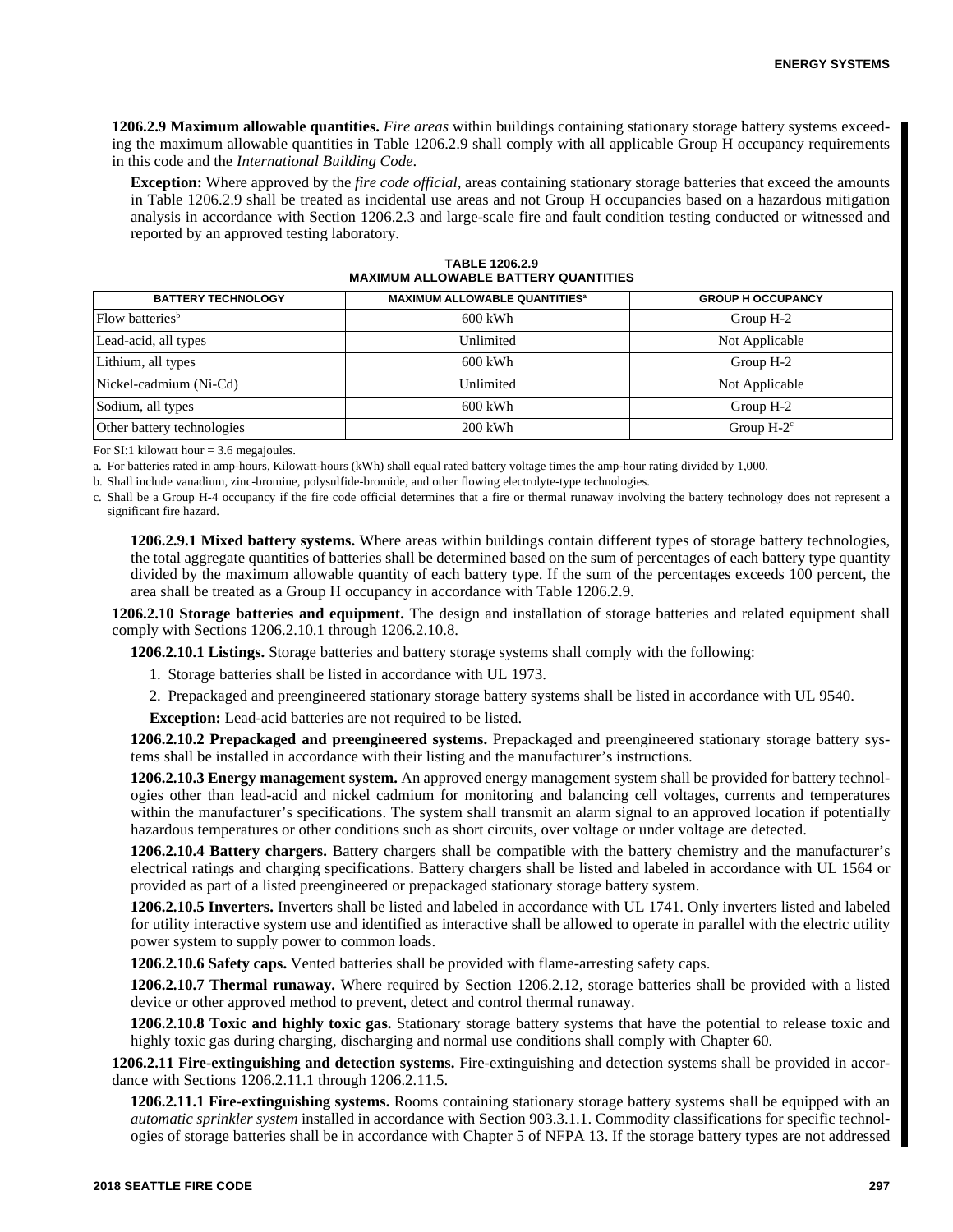in Chapter 5 of NFPA 13, the *fire code official* is authorized to approve the fire-extinguishing system based on full-scale fire and fault condition testing conducted or witnessed and reported by an *approved* laboratory.

**Exception:** Spaces or areas containing stationary storage battery systems used exclusively for telecommunications equipment in accordance with Section 903.2.

**1206.2.11.1.1 Alternative fire-extinguishing systems.** Battery systems that utilize water-reactive materials shall be protected by an approved alternative automatic fire-extinguishing system in accordance with Section 904. The system shall be listed for protecting the type, arrangement and quantities of storage batteries in the room. The *fire code official* shall be permitted to approve the alternative fire extinguishing system based on full-scale fire and fault condition testing conducted or witnessed and reported by an *approved* laboratory.

**1206.2.11.2 Smoke detection system.** An *approved automatic smoke detection system* shall be installed in rooms containing *stationary storage battery systems* in accordance with Section 907.2.

**1206.2.11.3 Ventilation.** Where required by Section 1206.2.3 or 1206.2.12, ventilation of rooms containing stationary storage battery systems shall be provided in accordance with the *International Mechanical Code* and one of the following:

- 1. The ventilation system shall be designed to limit the maximum concentration of flammable gas to 25 percent of the lower flammability limit, or for hydrogen, 1.0 percent of the total volume of the room.
- 2. Continuous ventilation shall be provided at a rate of not less than 1 cubic foot per minute (cfm) per square foot [0.00508 m<sup>3</sup>/(s • m<sup>2</sup>)] of floor area, but not less than 150 cfm (4 m<sup>3</sup>/min).

The exhaust system shall be designed to provide air movement across all parts of the floor for gases having a vapor density greater than air and across all parts of the vault ceiling for gases having a vapor density less than air.

**1206.2.11.3.1 Cabinet ventilation.** Where cabinets located in occupied spaces contain storage batteries that are required by Section 1206.2.3 or 1206.2.12 to be provided with ventilation, the cabinet shall be provided with ventilation in accordance with Section 1206.2.11.3.

**1206.2.11.3.2 Supervision.** Required mechanical ventilation systems for rooms and cabinets containing storage batteries shall be supervised by an *approved* central station, proprietary or remote station service or shall initiate an audible and visual signal at an *approved* constantly attended on-site location.

**1206.2.11.4 Gas detection system.** Where required by Section 1206.2.3 or 1206.2.12, rooms containing stationary storage battery systems shall be protected by a gas detection system complying with Section 916. The gas detection system shall be designed to activate where the level of flammable gas exceeds 25 percent of the lower flammable limit (LFL), or where the level of toxic or highly toxic gas exceeds one-half of the IDLH.

**1206.2.11.4.1 System activation.** Activation of the gas detection system shall result in all the following:

- 1. Initiation of distinct audible and visible alarms in the battery storage room.
- 2. Transmission of an alarm to an approved location.
- 3. De-energizing of the battery charger.
- 4. Activation of the mechanical ventilation system, where the system is interlocked with the gas detection system.

**Exception:** Lead-acid and nickel-cadmium stationary storage battery systems shall not be required to comply with Items 1, 2 and 3.

**1206.2.11.5 Spill control and neutralization.** Where required by Section 1206.2.12, approved methods and materials shall be provided for the control and neutralization of spills of electrolyte or other hazardous materials in areas containing stationary storage batteries as follows:

- 1. For batteries with free-flowing electrolyte, the method and materials shall be capable of neutralizing a spill of the total capacity from the largest cell or block to a pH between 5.0 and 9.0.
- 2. For batteries with immobilized electrolyte, the method and material shall be capable of neutralizing a spill of 3.0 percent of the capacity of the largest cell or block in the room to a pH between 5.0 and 9.0.

**1206.2.12 Specific battery-type requirements.** This section includes requirements applicable to specific types of storage batteries. Stationary storage battery systems with more than one type of storage battery shall comply with requirements applicable to each battery type.

**1206.2.12.1 Lead-acid storage batteries.** Stationary storage battery systems utilizing lead-acid storage batteries shall comply with the following:

- 1. Ventilation shall be provided in accordance with Section 1206.2.11.3.
- 2. Spill control and neutralization shall be in accordance with Section 1206.2.11.5.
- 3. Thermal runaway protection shall be provided for valve-regulated lead-acid (VRLA) storage batteries in accordance with Section 1206.2.10.7.
- 4. The signage in Section 1206.2.8.6 shall indicate the room contains lead-acid batteries.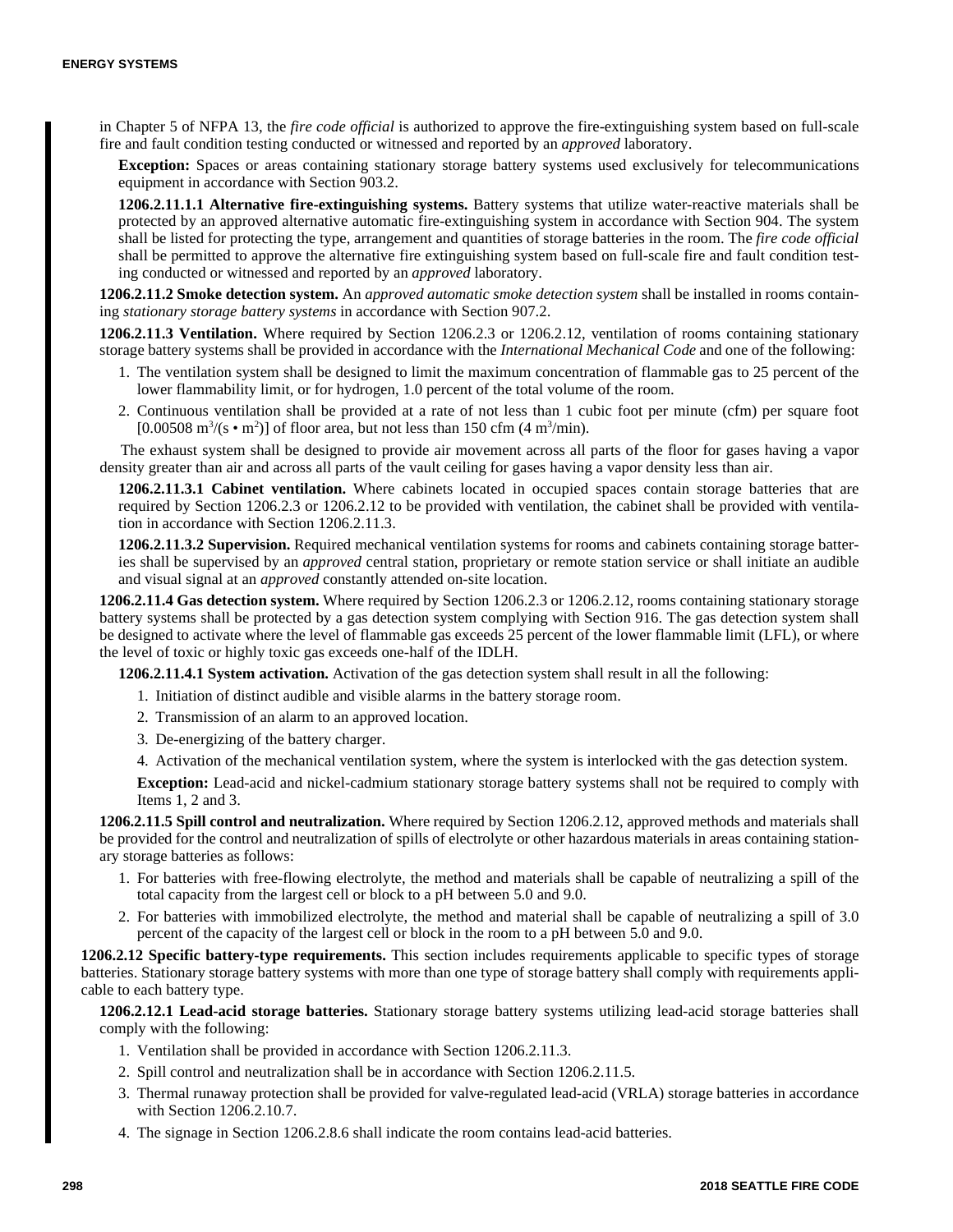**1206.2.12.2 Nickel-cadmium (Ni-Cd) storage batteries.** *Stationary storage battery systems* utilizing nickel-cadmium (Ni-Cd) storage batteries shall comply with the following:

- 1. Ventilation shall be provided in accordance with Section 1206.2.11.3.
- 2. Spill control and neutralization shall be in accordance with Section 1206.2.11.5.
- 3. Thermal runaway protection shall be provided for valve-regulated sealed nickel-cadmium storage batteries in accordance with Section 1206.2.10.7.
- 4. The signage in Section 1206.2.8.6 shall indicate the room contains nickel-cadmium batteries.

**1206.2.12.3 Lithium-ion storage batteries.** The signage in Section 1206.2.8.6 shall indicate the type of lithium batteries contained in the room.

**1206.2.12.4 Sodium-beta storage batteries.** *Stationary storage battery systems* utilizing sodium-beta storage batteries shall comply with the following:

- 1. Ventilation shall be provided in accordance with Section 1206.2.11.3.
- 2. The signage in Section 1206.2.8.6 shall indicate the type of sodium batteries in the room and include the instructions, "APPLY NO WATER."

**1206.2.12.5 Flow storage batteries.** Stationary storage battery systems utilizing flow storage batteries shall comply with the following:

- 1. Ventilation shall be provided in accordance with Section 1206.2.11.3.
- 2. Spill control and neutralization shall be in accordance with Section 1206.2.11.5.
- 3. The signage required in Section 1206.2.8.6 shall indicate the type of flow batteries in the room.

**1206.2.12.6 Other battery technologies.** *Stationary storage battery systems* utilizing battery technologies other than those described in Sections 1206.2.12.1 through 1206.2.12.5 shall comply with the following:

- 1. Gas detection systems complying with Section 916 shall be provided in accordance with Section 1206.2.11.4 where the batteries have the potential to produce toxic or highly toxic gas in the storage room or cabinet in excess of the permissible exposure limits (PEL) during charging, discharging and normal system operation.
- 2. Mechanical ventilation shall be provided in accordance with Section 1206.2.11.3.
- 3. Spill control and neutralization shall be in accordance with Section 1206.2.11.5.
- 4. In addition to the signage required in Section 1206.2.8.6, the marking shall identify the type of batteries present, describe the potential hazards associated with the battery type, and indicate that the room contains energized electrical circuits.

**1206.3 Capacitor energy storage systems.** Capacitor energy storage systems having capacities exceeding 3 kWh (10.8 megajoules) shall comply with Sections 1206.3 through 1206.3.2.6.1.

**Exception:** Capacitors regulated by NFPA 70, Chapter 460, and capacitors included as a component part of other listed electrical equipment are not required to comply with this section.

**1206.3.1 Permits.** Permits shall be obtained for the installation of capacitor energy storage systems in accordance with Section 105.7.3.

**1206.3.2 Location and construction.** Rooms and areas containing capacitor energy storage systems shall be designed, located and constructed in accordance with Sections 1206.3.2 through 1206.3.2.5.

**1206.3.2.1 Location.** Capacitor energy storage systems shall not be located in areas where the floor is located more than 75 feet (22 860 mm) above the lowest level of fire department vehicle access, or where the floor level is more than 30 feet (9144 mm) below the finished floor of the lowest level of exit discharge.

**1206.3.2.2 Separation.** Rooms containing capacitor energy storage systems shall be separated from the following occupancies by fire barriers or horizontal assemblies, or both, constructed in accordance with the *International Building Code*.

- 1. Group B, F, M, S and U occupancies by 1-hour fire-resistance-rated construction.
- 2. Group A, E, I and R occupancies by 2-hour fire-resistance-rated construction.

**1206.3.2.3 Capacitor arrays.** Capacitor energy storage systems shall be segregated into capacitor arrays not exceeding 50 kWh (180 megajoules) each. Each array shall be spaced not less than 3 feet (914 mm) from other arrays and from walls in the storage room or area. The storage arrangements shall comply with Chapter 10.

**Exception:** Capacitor energy storage systems in noncombustible containers located outdoors shall not be required to be spaced 3 feet (914 mm) from the container walls.

**1206.3.2.4 Signage.** Approved signs shall be provided on doors or in locations adjacent to the entrances to capacitor energy storage system rooms and shall include the following or equivalent verbiage and information:.

1. "CAPACITOR ENERGY STORAGE ROOM."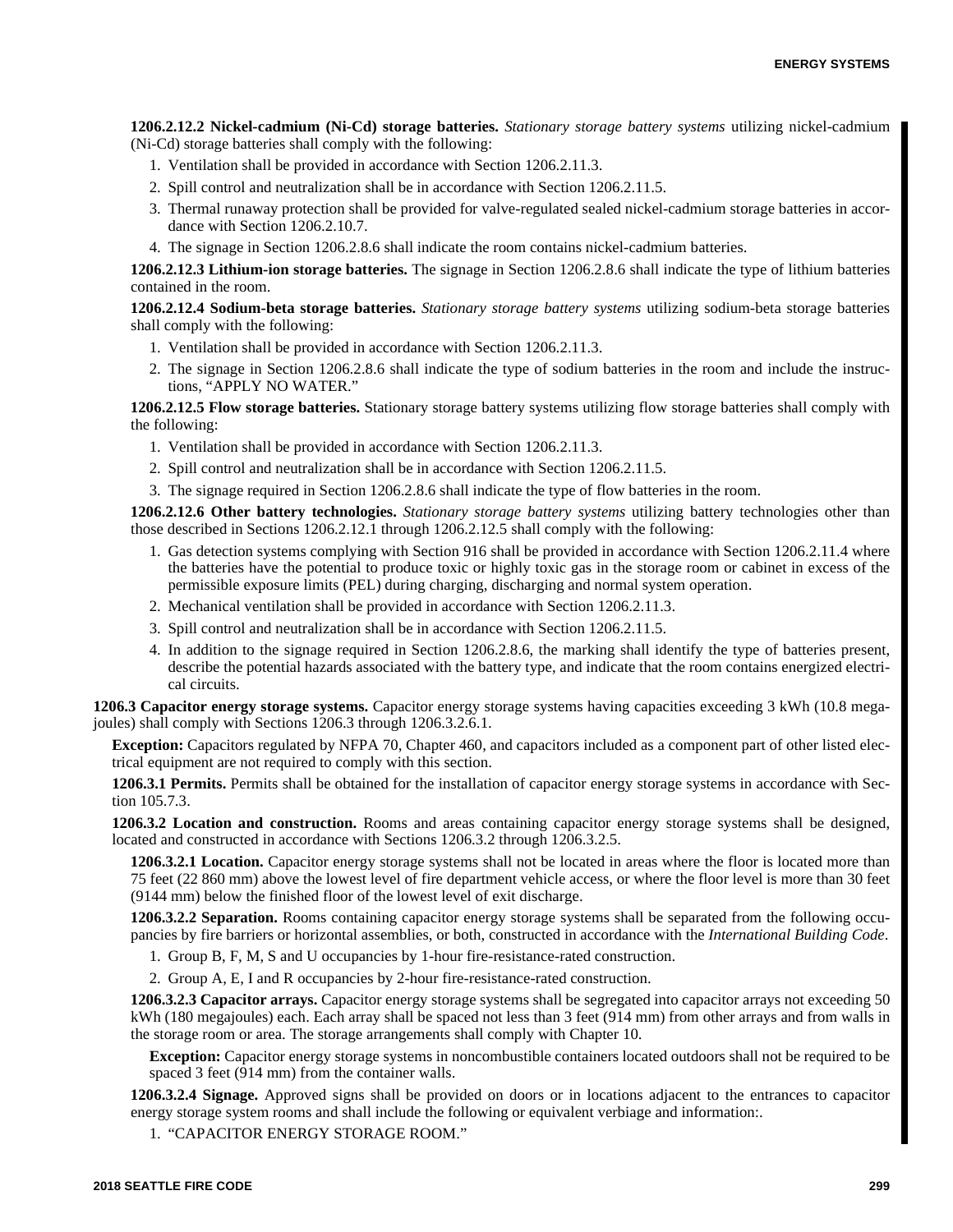2. "THIS ROOM CONTAINS ENERGIZED ELECTRICAL CIRCUITS."

3. An identification of the type of capacitors present and the potential hazards associated with the capacitor type.

**1206.3.2.5 Electrical disconnects.** Where the capacitor energy storage system disconnecting means is not within sight of the main service disconnecting means, placards or directories shall be installed at the location of the main service disconnecting means identifying the location of the capacitor energy storage system disconnecting means in accordance with NFPA 70.

**1206.3.2.6 Outdoor installation.** Capacitor energy systems located outdoors shall comply with Sections 1206.3.2.6 through 1206.3.2.6.4 in addition to all applicable requirements of Section 1206.3. Installations in outdoor enclosures or containers that can be occupied for servicing, testing, maintenance and other functions shall be treated as capacitor storage rooms.

**Exception:** Capacitor arrays in noncombustible containers shall not be required to be spaced 3 feet (914 mm) from the container walls.

**1206.3.2.6.1 Separation.** Capacitor energy systems located outdoors shall be not less than 5 feet (1524 mm) from the following:

- 1. Lot lines.
- 2. Public ways.
- 3. Buildings.
- 4. Stored combustible materials.
- 5. Hazardous materials.
- 6. High-piled stock.
- 7. Other exposure hazards.

**Exception:** The *fire code official* is authorized to approve lesser separation distances if large-scale fire and fault condition testing conducted or witnessed and reported by an approved testing laboratory is provided showing that a fire involving the system will not adversely impact occupant egress from adjacent buildings, or adversely impact adjacent stored materials or structures.

**1206.3.2.6.2 Means of egress.** *Capacitor energy storage systems* located outdoors shall be separated from any means of egress as required by the fire code official to ensure safe egress under fire conditions, but not less than 10 feet (3048 mm).

**Exception:** The *fire code official* is authorized to approve lesser separation distances if large-scale fire and fault condition testing conducted or witnessed and reported by an approved testing laboratory is provided showing that a fire involving the system will not adversely impact occupant egress.

**1206.3.2.6.3 Security of outdoor areas.** Outdoor areas in which *capacitor energy storage systems* are located shall be secured against unauthorized entry and safeguarded in an approved manner.

**1206.3.2.6.4 Walk-in units.** Where a capacitor energy storage system includes an outer enclosure, the unit shall only be entered for inspection, maintenance and repair of capacitors and electronics, and shall not be occupied for other purposes.

**1206.3.3 Maximum allowable quantities.** Fire areas within buildings containing *capacitor energy storage systems* that exceed 600 kWh of energy capacity shall comply with all applicable Group H occupancy requirements in this code and the *International Building Code*.

**1206.3.4 Capacitors and equipment.** The design and installation of *capacitor energy storage systems* and related equipment shall comply with Sections 1206.3.4.1 through 1206.3.4.5.

**1206.3.4.1 Listing.** Capacitors and *capacitor energy storage systems* shall comply with the following:

- 1. Capacitors shall be listed in accordance with UL 1973.
- 2. Prepackaged and preengineered stationary capacitor energy storage systems shall be listed in accordance with UL 9540.

**1206.3.4.2 Prepackaged and preengineered systems.** In addition to other applicable requirements of this code, prepackaged and preengineered *capacitor energy storage systems* shall be installed in accordance with their listing and the manufacturer's instructions.

**1206.3.4.3 Energy management system.** An approved energy management system shall be provided for monitoring and balancing capacitor voltages, currents and temperatures within the manufacturer's specifications. The system shall transmit an alarm signal to an approved location if potentially hazardous temperatures or other conditions such as short circuits, over voltage or under voltage are detected.